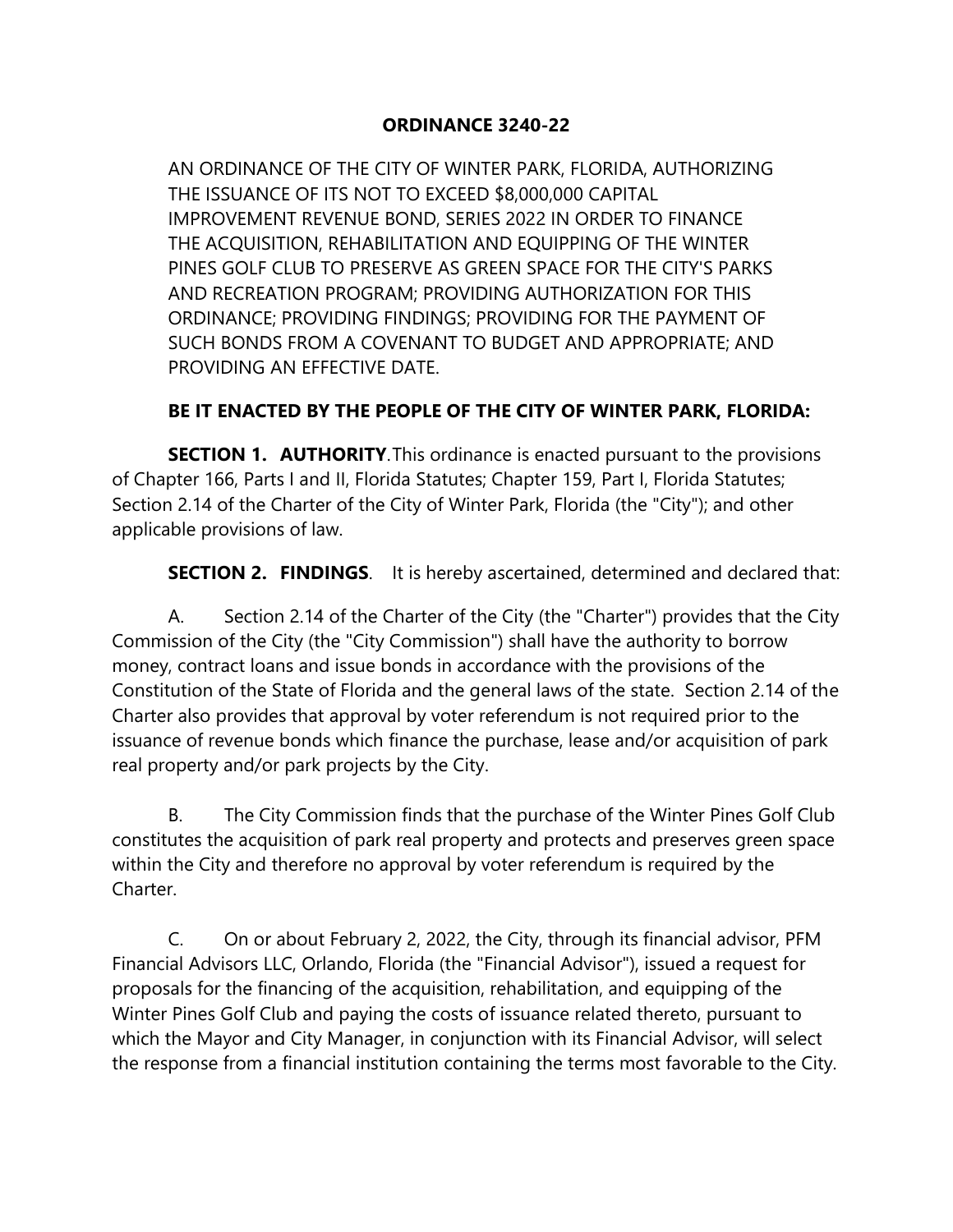D. The Series 2022 Bond will be secured by a covenant to budget and appropriate from certain legally available non-ad valorem revenues of the City.

**SECTION 3. AUTHORIZATION OF BOND**. The issuance by the City of its not exceeding \$8,000,000 Capital Improvement Revenue Bond, Series 2022 (herein the "Series 2022 Bond") for the purpose of financing the acquisition, rehabilitation, and equipping of the Winter Pines Golf Club and paying the costs of issuance related thereto; to be dated, to bear interest at a rate or rates not exceeding the maximum legal rate per annum, to be payable, to mature, to be subject to redemption and to have such series designations and other characteristics as shall be provided by subsequent resolution or resolutions of the Commission prior to its delivery; and to be secured by a covenant to budget and appropriate from legally available non-ad valorem revenues of the City is hereby authorized. The Commission may adopt a specific bond resolution (including any necessary resolutions supplemental to the bond resolution) supplemental to this ordinance, setting forth the maturities (or a mechanism for determining such maturities on or prior to the sale of the Series 2022 Bond) and the fiscal details and other covenants and provisions necessary for the sale and issuance of the Series 2022 Bond. In addition, the bond resolution may authorize various interest rate modes and appropriate agreements for such modes and may establish special accounts and include provisions for the sole benefit of the holders of the Series 2022 Bond, as circumstances dictate, in order to fully protect the rights of the holders of the Series 2022 Bond. In the case of any inconsistency between the provisions of the Original Resolution and such bond resolution provisions for the Series 2022 Bond, the provisions of the bond resolution shall control.

The Series 2022 Bond, when delivered by the City pursuant to the terms of the specific bond resolution and any resolution supplemental thereto as contemplated hereby shall not constitute a general obligation or indebtedness of, or a pledge of the faith, credit or taxing power of, the City or the State of Florida or any agency or political subdivision thereof, but is a limited, special obligation of the City, the principal of, premium, if any, and interest on which are payable from a covenant to budget and appropriate legally available non-ad valorem revenues. Neither the City nor the State of Florida, or any agency or political subdivision thereof, will be obligated (i) to exercise its ad valorem taxing power or any other taxing power in any form on any real or personal property to pay the principal of, premium, if any, or interest on the Series 2022 Bond, or other costs incident thereto, or (ii) to pay the same from any funds of the City except from certain non-ad valorem revenues of the City in the manner provided in the specific bond resolution and any resolution supplemental thereto. The Series 2022 Bond does not constitute a lien upon any other property of or in the City.